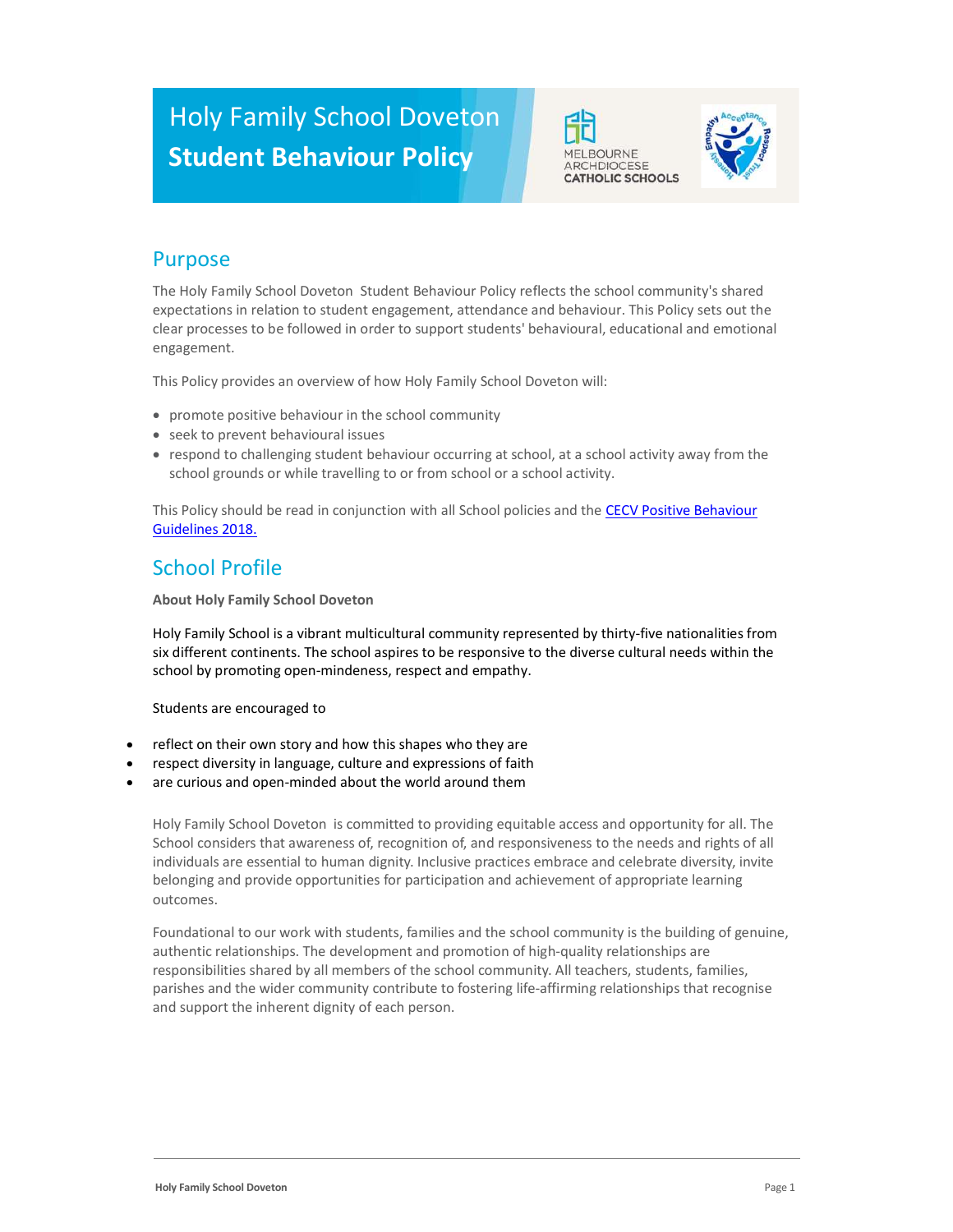At Holy Family School Doveton we strive to provide an inclusive education which values diversity and celebrates difference. Diversity is enacted through a pedagogy of inclusion and a commitment to uphold the rights of all to be welcomed, valued, acknowledged and actively engaged in education. Our learning community is committed to processes that support all students to make optimal progress and respect the rights of all students to learn in a positive and supportive environment. We seek to provide successful participation and to intervene as early as possible when students are not actively engaged in learning. Student behaviour is linked to the quality of the learning experiences. Purposeful, authentic, and relevant learning experiences that are of a sufficiently challenging yet achievable standard maximise positive behaviour.

#### Vision

Christ-centred Catholic education providing excellent, inclusive and contemporary schooling.

#### Mission

Holy Family School Doveton is committed to providing educational opportunities that actively welcome, engage, inspire and challenge all students to learn in a safe and enlivening Catholic environment.

#### Aims

Our school is a community that exemplifies the gospel values of love, forgiveness, justice and truth. Our school community recognises that everyone has the right to be respected, to feel safe and be safe and, in turn, our school community acknowledges each member's own obligation to behave responsibly. This Policy is intended to guide our school's actions. It has been developed in consultation with the school community and seeks to prioritise respectful relationships and safety in response to the rights and needs of all members of the school community. A safe and supportive environment respects the rights of all students to learn, the rights of all teachers to teach and the rights of all members of the school community to be safe.

Every person at the school has a right to feel safe, to be happy and to learn. Therefore our school aims:

- to promote the values of honesty, fairness and respect for others
- to acknowledge the worth of all members of the community and their right to work and learn in a positive environment
- to maintain good order and harmony
- to affirm cooperation as well as responsible independence in learning
- to foster self-discipline and to develop responsibility for one's own behaviour.

#### Guiding Principles

Holy Family School Doveton strives to build a safe and positive school environment that is guided by Gospel values and honours the dignity of the individual, the family and the school.

The development and promotion of high-quality relationships are responsibilities shared by all members of the school community. Teachers, students, families, parish members and the wider community contribute to and share in the responsibility to foster life-affirming relationships that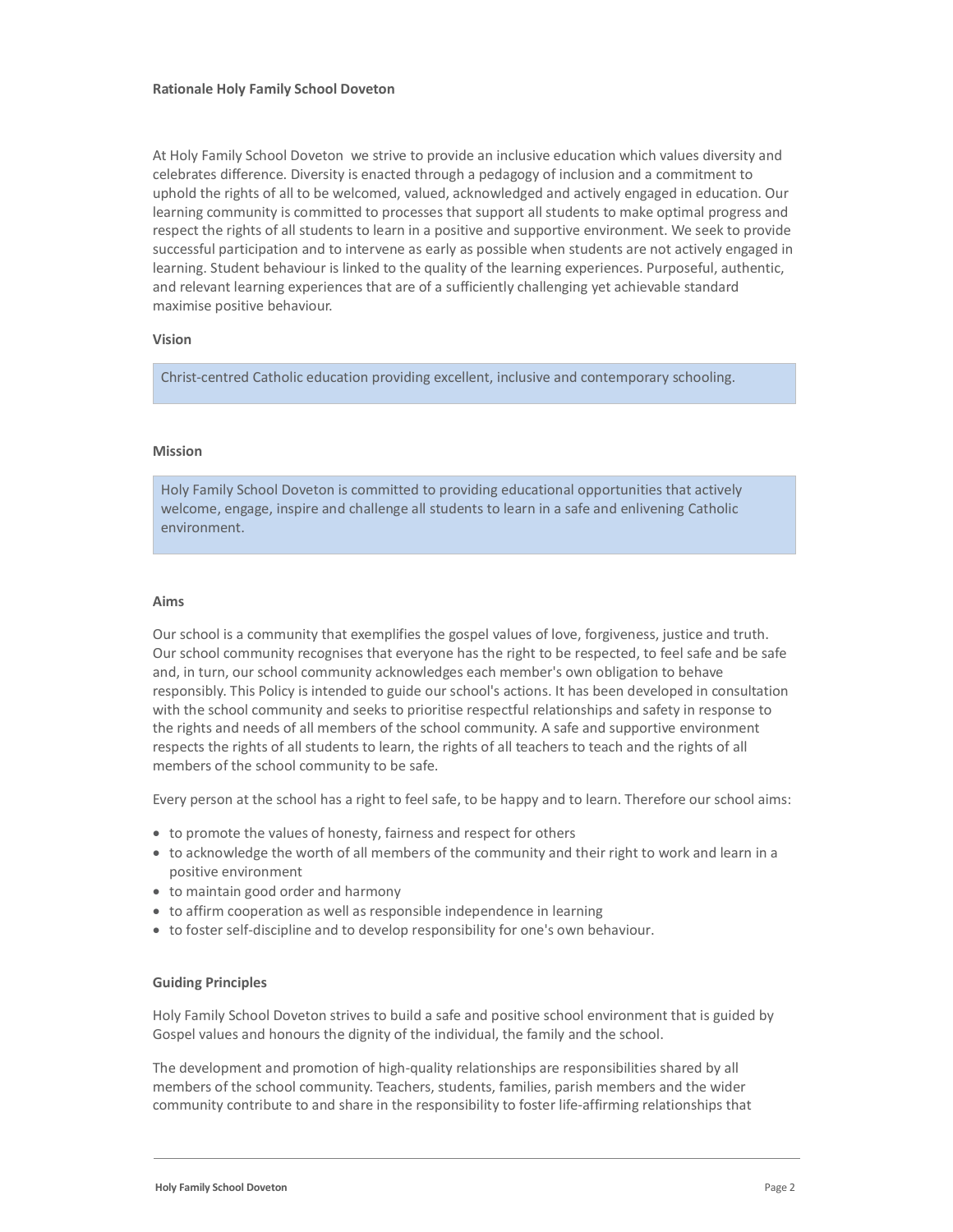recognise and support the inherent dignity and safety of each person. All members of the school community are expected to contribute to the mission and vision of the school and to understand their rights and acknowledge their obligation to behave responsibly.

As a provider of Catholic education, our school Principal takes into account the need for the school community to represent and conform with the doctrines, beliefs and principles of the Catholic faith when making decisions regarding matters of school administration, including enrolment. Pupils and families who are members of other faiths are warmly welcomed at our school. However, the school reserves its right to exercise its administrative discretion in appropriate circumstances, where it is necessary to do so to avoid injury to the religious sensitivities of the Catholic school community.

It is vitally important that the school is made fully aware of each child's individual circumstances insofar as these may impact upon his or her physical, functional, emotional or educational needs, particularly where the school is required to provide additional support to the child.

### **Definitions**

- Behaviour is defined as the way in which one acts or conducts oneself, especially towards others. In general terms, it can be considered to be anything we say or do.
- Appropriate behaviour is behaving in a manner that is suitable for a public gathering, respecting the other members of the forum (class, meeting, assembly, gathering) and treating others as you would wish to be treated. Members are encouraged to take responsibility for their actions and to show mutual respect, maturity, and common sense. In general, appropriate behaviour is any behaviour that contributes to the positive learning environment and aligns with our school rules, codes of conduct and behavioural expectations.
- Inappropriate behaviour or unacceptable behaviour (including bullying, harassment and victimisation), may involve actions, words or physical gestures that could reasonably be perceived to be the cause of another person's distress or discomfort. Unacceptable behaviour does not have to be face-to-face, and may take many forms such as gestures, written, telephone or e-mail communications or through social media.
- Discriminatory conduct is conduct whereby an individual is treated less favourably on the basis of a relevant attribute, including their sex, race, sexual orientation, age, disability, religion, physical appearance or belief or gender reassignment. Such action may constitute discriminatory conduct that is contrary to Commonwealth and Victorian anti-discrimination legislation.
- Bullying is a broad concept which may generally be characterised as offensive, intimidating, malicious or insulting behaviour, an abuse or misuse of power through means that undermine, humiliate, denigrate or injure the recipient. Bullying generally involves a series or pattern of events in which one individual has demonstrated unacceptable behaviour towards another individual. Please refer to Holy Family School Doveton Bullying Prevention Policy for further details.
- Challenging behaviour is behaviour that significantly challenges the day to day functioning of the school. The behaviour impacts on learning and interrupts students' and staff capacity to feel safe or function in a safe and orderly environment.
- At Risk behaviour is any behaviour that has the potential to cause harm or injury to self or other. This includes physical, emotional or psychological harm.
- Criminal offences refers to forms of unacceptable behaviour that may be serious enough to constitute a criminal offence. If Holy Family School Doveton becomes aware that an offence has been or may have been committed, these concerns will be reported to the police or other authorities, as appropriate.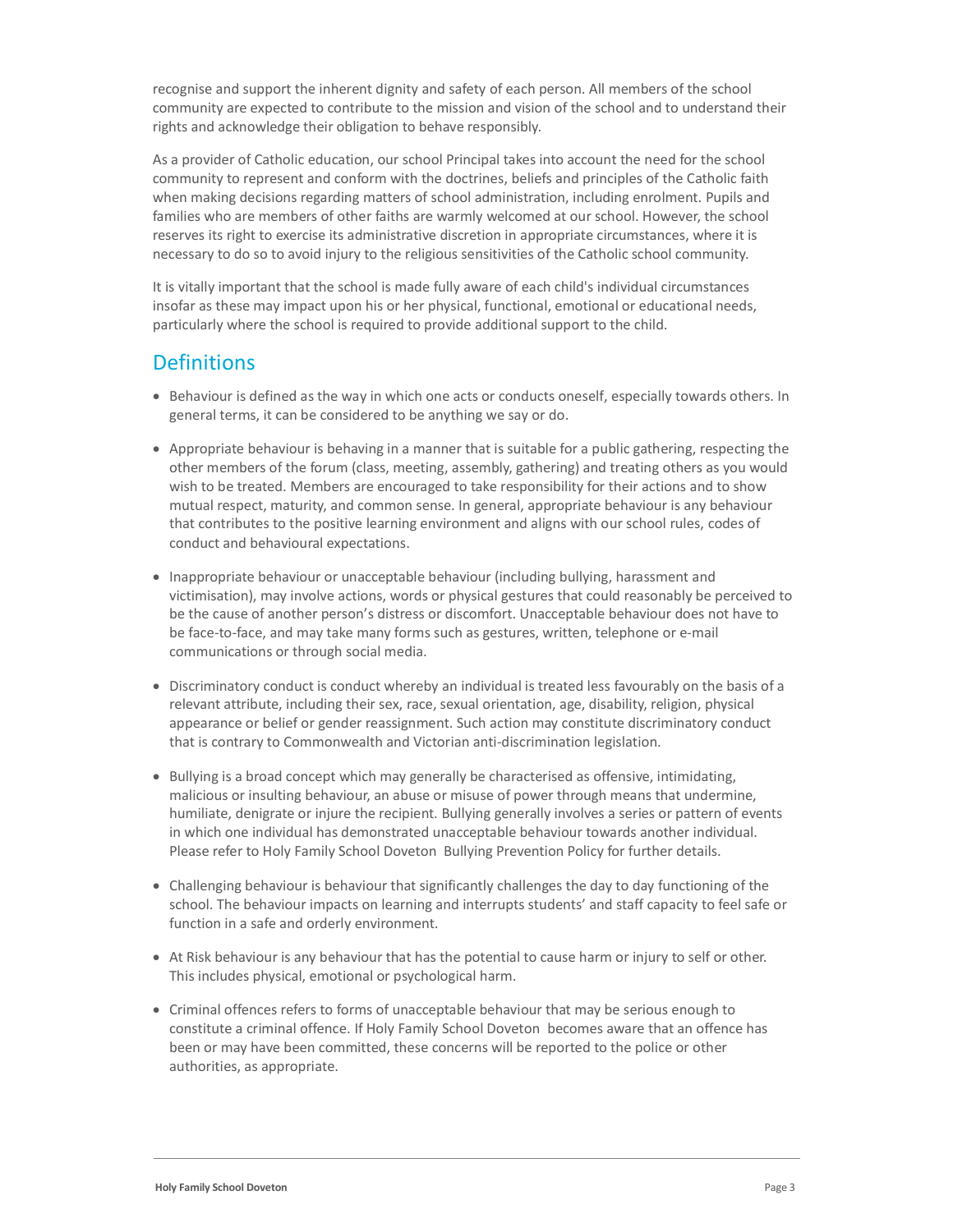# Legislative Context

The Education Training and Reform Regulations 2017 (Vic.) (sch 4 cl 12) outlines the School's obligations to ensure that the care, safety and welfare of all students attending the School. In discharging its duty of care responsibilities, the School and teaching staff must exercise professional judgment to achieve a balance between ensuring that students do not face an unreasonable risk of harm and encouraging students' independence and maximising learning opportunities. Non-teaching staff, volunteers and external providers must exercise judgment appropriate in the circumstances. The school must also comply with legislation related to Occupational Health and Safety for staff.

This document is informed by relevant Australian and Victorian legislation including:

- Education and Training Reform Act 2006 (Vic.)
- Education and Training Reform Regulations 2017 (Vic.)
- Disability Discrimination Act 1992 (Cth)
- Disability Standards for Education 2005 (Cth)
- Equal Opportunity Act 2010 (Vic.)
- Occupational Health and Safety Act 2004 (Vic.).

This document should be read in combination with the CECV Positive Behaviour Guidelines 2018 and is also informed by the following resources:

- Victorian Registration and Qualifications Authority (VRQA) policy requirements
- National Safe Schools Framework http://www.education.gov.au/national-safe-schools-framework-0
- Excel: Wellbeing for Learning in Catholic School Communities
- Health Promoting Schools Framework www.ahpsa.org.au
- CECV Intervention Framework 2015 www.cecv.catholic.edu.au/publications/CECV-Intervention-Framework.pdf
- Diocesan policy and regulations
- CECV Safe and Sound Practice Guidelines

### Shared Behaviour Expectations

The shared expectations of students, parents and the School are clearly articulated in the policies, procedures and framework documents and will be jointly implemented by all members of the school community. Expectations for all school community members focus on positive and pro-social behaviours, prevention and early intervention and consistent, fair and reasonable application.

The School recognises the importance of providing clear guidance and expectations which are applicable to all members of the school community.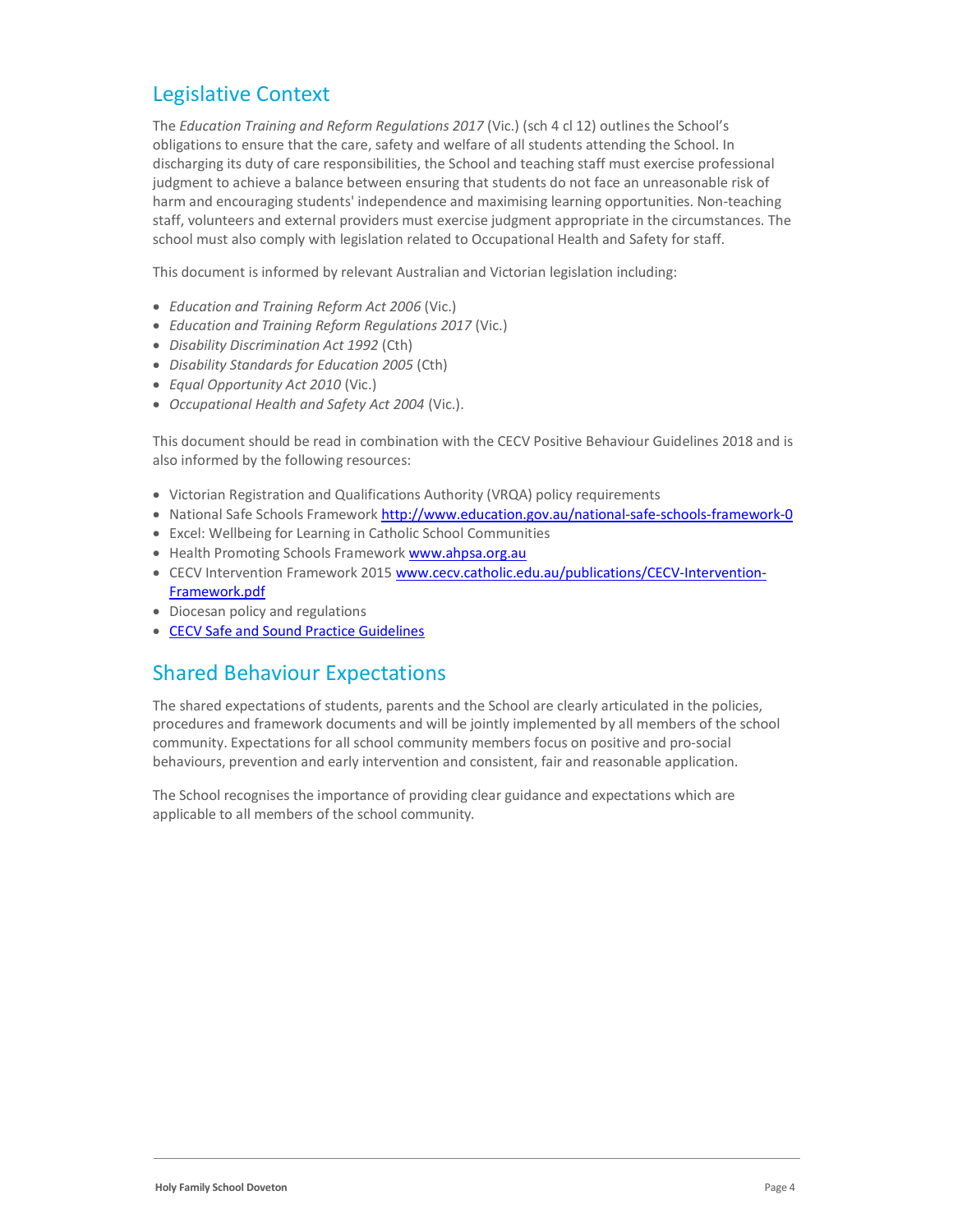| <b>Students are expected to:</b>                                                                                                                                                                                                                                                             | <b>Parents/Carers are expected</b><br>to:                                                                                                                                                                                                                                                                                                                                                                                                 | <b>Principals/Teachers &amp; Staff</b><br>will:                                                                                                                                                                                                                                                     |  |
|----------------------------------------------------------------------------------------------------------------------------------------------------------------------------------------------------------------------------------------------------------------------------------------------|-------------------------------------------------------------------------------------------------------------------------------------------------------------------------------------------------------------------------------------------------------------------------------------------------------------------------------------------------------------------------------------------------------------------------------------------|-----------------------------------------------------------------------------------------------------------------------------------------------------------------------------------------------------------------------------------------------------------------------------------------------------|--|
| take responsibility for their<br>1.<br>learning and have high<br>expectations in themselves<br>that they can learn                                                                                                                                                                           | 1.<br>have high expectations of<br>their child's behaviour,<br>understand and support<br>the implementation of the<br>School's behavioural<br>expectations                                                                                                                                                                                                                                                                                | 1.<br>promote positive<br>reinforcement and<br>enhance student self-<br>esteem by having a<br>planned approach for<br>recognising and<br>responding to appropriate<br>behaviour                                                                                                                     |  |
| 2.model the school's core<br>values of honesty,<br>empathy, acceptance,<br>respect and trust.                                                                                                                                                                                                | openly communicate with<br>2.<br>the School in regard to<br>their child's circumstances                                                                                                                                                                                                                                                                                                                                                   | deliver an inclusive and<br>2.<br>comprehensive<br>curriculum which<br>promotes positive<br>behaviours and<br>emphasises the well-<br>being of every child<br>focusing on pro-social<br>behaviours                                                                                                  |  |
| 2.<br>take responsibility for their<br>own behaviour and the<br>impact of their behaviour<br>on others                                                                                                                                                                                       | 3.<br>cooperate with the school<br>by assisting in the<br>development and<br>enforcement of strategies<br>to address individual<br>needs                                                                                                                                                                                                                                                                                                  | employ whole school and<br>3.<br>classroom practices to<br>establish a climate in<br>which appropriate<br>behaviour is the norm for<br>all students and focus on<br>the implementation of<br>preventative and early<br>intervention strategies to<br>deal with attendance and<br>behavioural issues |  |
| comply with this Policy and<br>3.<br>work with teachers and<br>parents in developing<br>strategies to improve<br>outcomes to:<br>obey all reasonable<br>a)<br>requests of staff<br>respect the rights of<br>b)<br>others to be safe and<br>learn<br>respect the property<br>C)<br>of others. | Provide accurate and up to<br>4.<br>date information when<br>completing an enrolment<br>form and supply the<br>School, prior to and during<br>the course of enrolment,<br>with any additional<br>information as may be<br>requested, including<br>copies of documents such<br>as medical/specialist<br>reports (where relevant to<br>the child's schooling),<br>reports from previous<br>schools, court orders or<br>parenting agreements | 4. consistently apply this<br>Policy through a shared<br>collegiate understanding<br>and only exclude students<br>in extreme circumstances                                                                                                                                                          |  |

The table below sets out the School's expectations for its students, parents and staff.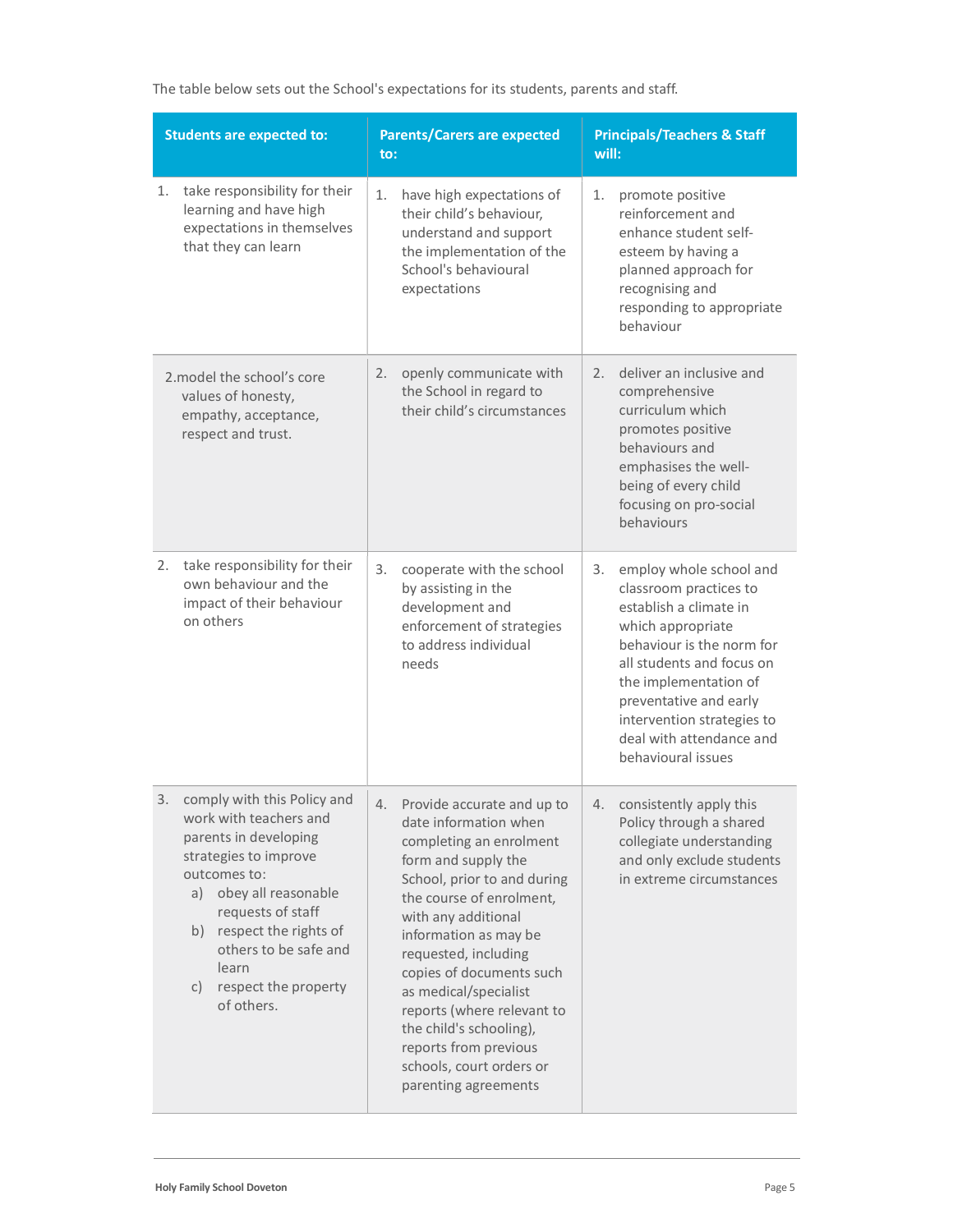| 5. | comply with the school's<br>behaviour aims and the<br>school's Code of Conduct<br>and to support the school<br>in upholding prescribed<br>standards of dress,<br>appearance and<br>behaviour, in accordance<br>with the terms of your<br>child's enrolment at the<br>School.                                                              | 5. | plan for the professional<br>development needs of all<br>staff to enable them to<br>develop and maintain<br>positive relationships with<br>their students                                                                                       |
|----|-------------------------------------------------------------------------------------------------------------------------------------------------------------------------------------------------------------------------------------------------------------------------------------------------------------------------------------------|----|-------------------------------------------------------------------------------------------------------------------------------------------------------------------------------------------------------------------------------------------------|
| 6. | acknowledge and<br>understand that<br>unacceptable behaviour<br>by a child, or repeated<br>behaviour by a parent or<br>guardian that, in the<br>school's view, is<br>unacceptable and<br>damaging to the<br>partnership between<br>parent/guardian and<br>school, may result in<br>suspension or termination<br>of the child's enrolment. | 6. | recognise that for some<br>students additional<br>support may be needed in<br>the form of staged<br>responses and staff are<br>committed to working<br>with families to<br>reintegrate students in an<br>educational setting after<br>exclusion |

 $\overline{\phantom{a}}$ 

### Attendance Expectations

Attendance expectations focus on positive and pro-social behaviours; prevention and early intervention; and are consistently and fairly applied. Full details on attendance, expectations to promote attendance, and attendance/absence procedures are set out in the Melbourne Archdiocese Catholic Schools (MACS) Attendance Policy and associated DET School Attendance Guidelines.]

Ensuring that students attend school each day is a legal requirement. It is also a shared expectation of all students, parents and the wider school community, focusing on positive and pro-social behaviours together with prevention and early intervention.

The school recognises the importance of providing clear guidance on student attendance that is applicable to all members of the school community.

Full details on attendance, expectations to promote attendance, and attendance/absence procedures are set out in the Holy Family School Doveton Attendance Policy and associated Department of Education and Training School attendance guidelines.

### School Actions and Consequences

Student engagement, regular attendance and positive behaviours will be supported through relationship based whole-school practices, as well as targeted and individualised support when required. Effective student behaviour change and student behaviour support is enhanced through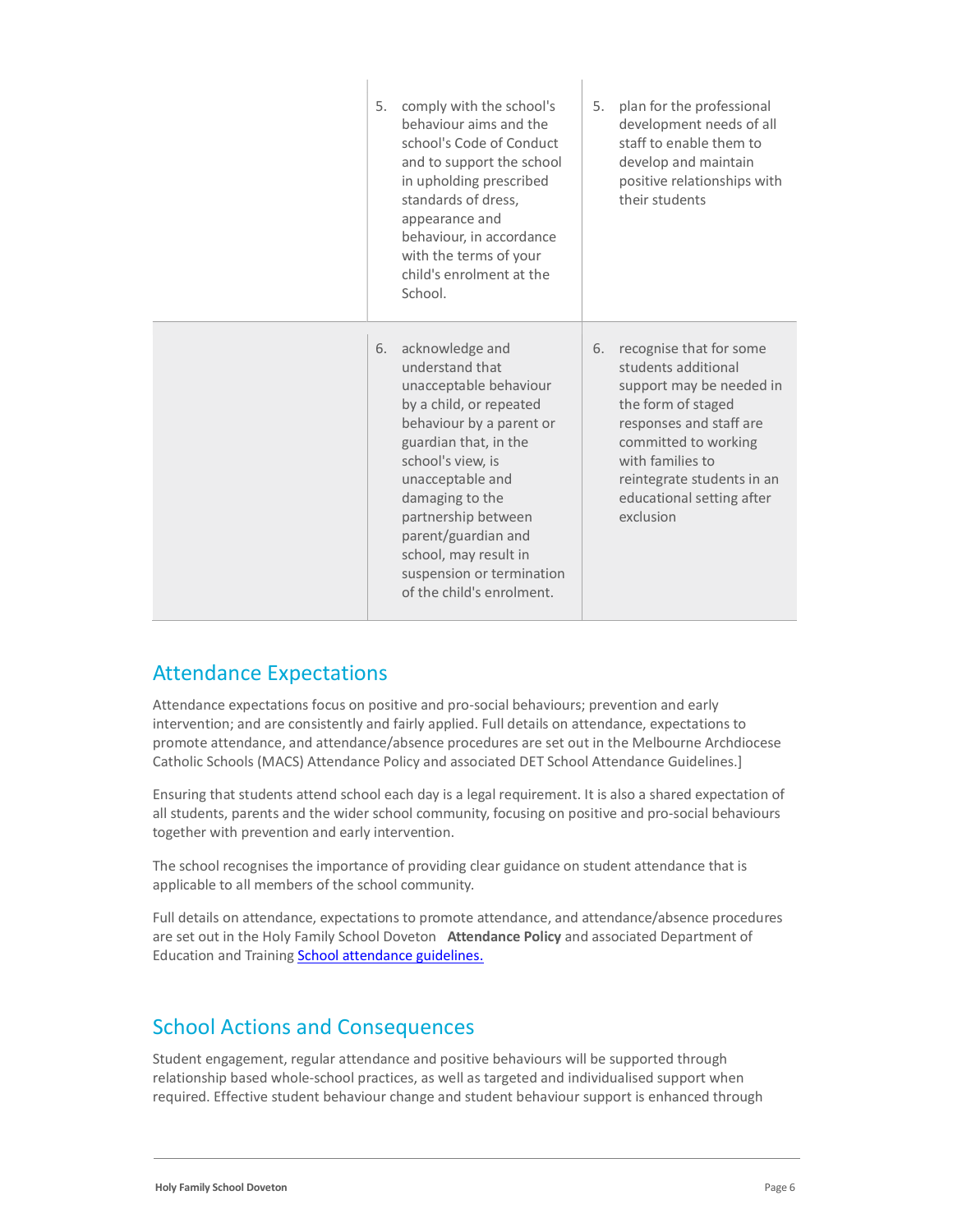internally-based school support structures, and externally-based family, education, community and interagency partnerships. The School will apply a range of supports and measures to address inappropriate student behaviour. Where a student acts in breach of the behaviour standards of our school community, the School will institute a staged response, in accordance with the CECV Positive Behaviour Guidelines 2018. Where applicable, an incident report will be completed and provided to the Principal or relevant staff member noting the templates provided in the CECV Positive Behaviour Guidelines

#### Positive reinforcement of appropriate behaviour

Our HEART values are the cornerstone of our social and emotional curriculum, and our scope and sequence embody the capabilities from the Victorian curriculum with the five principles of: Honesty, Empathy, Acceptance, Respect & Trust.

These values guide our Positive Behaviour Interventions and Support (PBIS) framework. Explicit instruction teaches and supports students to understand and manage their emotions, care about others, build positive and genuine relationships with their peers and develop pro-social behaviours so they can make responsible decisions in their learning and in their relationships.

### Tier 1: School-wide supports

Holy Family School Doveton implements culturally inclusive, school-wide preventative and early intervention strategies and practices for all its students to support positive behaviours, including:

- establishing predictable, fair and democratic classrooms and school environments
- providing physical environments that are conducive to positive behaviours and effective engagement in learning
- ensuring student participation in the development and implementation of whole school expectations
- empowering students by creating opportunities to take responsibility and be involved in decision making
- monitoring attendance and academic progress of students with the view to recognising students at risk and intervening early
- developing Personalised Learning Plans (PLP) in consultation with the Program Support Group (PSG) where appropriate for individual students.

### Tier 2: Targeted supports

In addition to Tier 1 supports, some students may require targeted support or interventions to meet behavioural standards, including regular attendance. These students will be supported through a culturally appropriate staged response, including:

- understanding the student's background and needs
- ensuring a clear understanding of expectations by both students and teachers
- providing consistent school and classroom environments
- scaffolding the student's learning program
- data collection and documentation of incidents relating to the management of student behaviours to inform decision making
- revision of the Personalised Learning Plan (PLP) and creation of a Behaviour
- support Plan (BSP) or Attendance Maximisation Plan (AMP) as appropriate
- parent consultation via phone, videoconference or interview
- the Design and Implementation of support strategies that assist the student to self-calm such a quiet space or designated alternative area that they can go to if they are feeling overwhelmed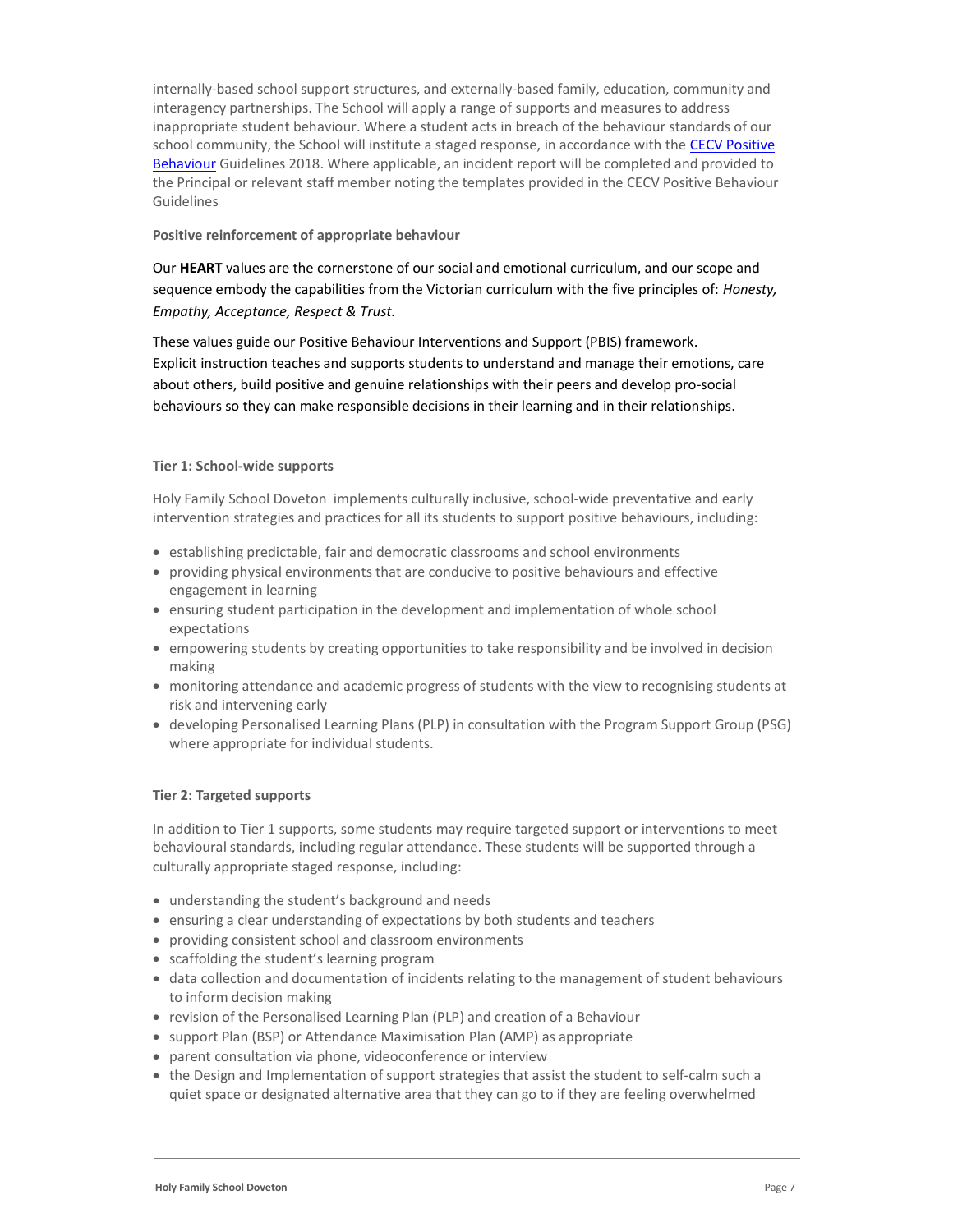case conference with specialist providers or MACS consultants (this may include Aboriginal and Torres Strait Islander or EAL/New Arrival/Refugee Learning Consultants where culturally appropriate).

### Tier 3: Intensive intervention

Holy Family School Doveton, have access to a School Psychologist who is able to work 1:1 with students who may require therapeutic and ongoing support. The psychologist is employed one day a week, and in addition to working with students, provides support and strategies for families at home and teachers at school. The psychologist is also part of the team that may provide referrals to families to outside agencies for additional support.

The school has funding for a School Chaplain to work with students who may require further support through the provision of therapeutic interventions. This may include using the visual arts, sand and play based interventions. The School Chaplain can help students to resolve conflicts, develop interpersonal skills, social and self awareness, increase self-esteem and achieve insight.

When Tier 1 and Tier 2 systems are in place, the foundation for implementing Tier 3 supports is established. Complex behaviours are targeted to remediate and prevent further escalations. Support provided to students at Holy Family School Doveton will be aligned directly with the goals and targets set out in the students' Personalised Learning Plan (PLP), Behaviour Support Plan (BSP) and Student Safety Plan. Data systems provide school personnel with accurate, timely and practical information for making decisions about the fidelity and impact of individualised interventions that:

- value the student and support positive interaction
- have a clear data-informed strategy focused on preventing the occurrence of an identified behaviour by avoiding or adapting the circumstances that usually trigger this behaviour
- focus on building skills and developing alternative preferred behaviours
- consider the motivation for or functions of behaviours
- use the student's strengths and interests to increase success.

Holy Family School Doveton will implement more intensive intervention strategies for students presenting with complex and ongoing difficulties or extended school refusal. Development of plans will require support from parents/carers and will often require consent to access specialised services.

Holy Family School Doveton will support students with complex behaviours of concern through a culturally appropriate staged response which will generally include:

- ongoing implementation of universal and Tier 2 strategies
- use of data to inform and monitor the implementation of evidence-based interventions
- regular Program Support Group meetings to review PLP, BSP, safety plans and/or Attendance Maximisation Plans
- consultations with mutually agreed specialised support services
- implementation of explicit, data informed strategies designed to support the student to display safe behaviours. The design of the individualised support will be informed by the identified function of the behaviour and the explicit teaching of skills and desired behaviours.

#### Consequences for student misbehaviour

Holy Family School Doveton adopts a staged response to challenging behaviour and appropriate reinforcement of appropriate behaviour noting that an effective Behaviour Support Plan (BSP) is developed to support the student in learning skills required for positive social interaction, along with the ability to become a more effective and successful learner. Consequences for misbehaviour are also implemented which may take the form of:

non-verbal warning – e.g. eye contact / hand movement / shake of head / teacher positioning to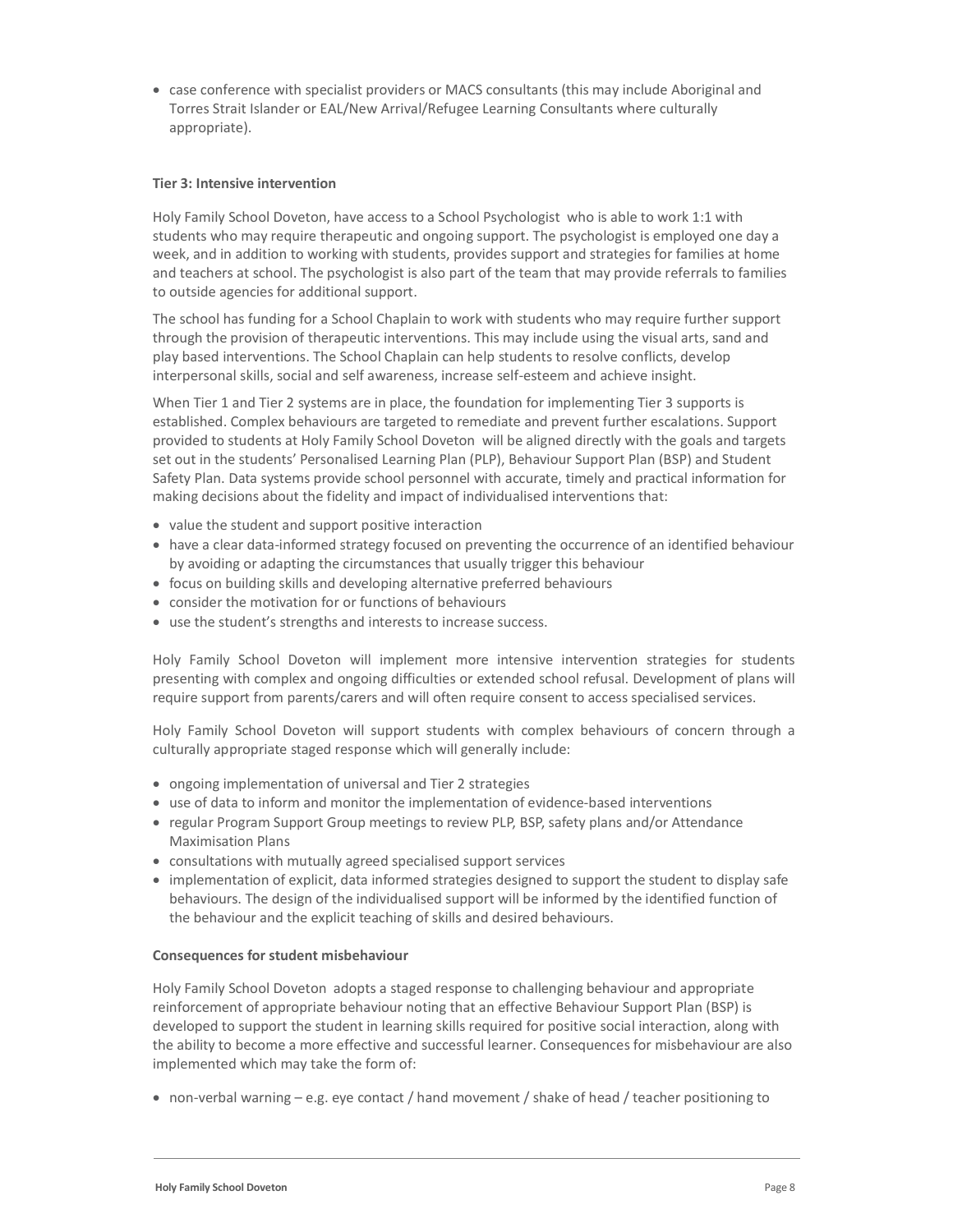stand near misbehaving student(s)

- verbal warning which identifies the misbehaviour and gives student the opportunity to change his/her behaviour
- moving student in the room to a less disrupting situation
- separating student from the class for a short period of time to provide an opportunity for the student to settle
- readmission to class activity based on student being de-escalated
- student required to stay in after class for set period of time
- student required to complete work during recess / lunchtime
- student engaged in restorative actions supervised by classroom teacher
- student re-entry meeting.

When concerns arise about a student's on-going behaviour or when a student is displaying chronic patterns of problem behaviour, Holy Family School Doveton will implement a targeted response to identify and address the presenting issues and reinforce replacement behaviours. This may involve the following support strategies:

- convening a Program Support Group (PSG) meeting involving parents/carers/Learning Diversity/Wellbeing coordinator and the student where appropriate.
- developing/Revising a Personalised Learning Plan (PLP) or attendance plan
- development/Revision of a Behaviour Support Plan (BSP) and/or Safety Plan where appropriate for individual students
- referral to Catholic Education or external Health or Allied Health providers
- consultation with external professionals, paediatrician, psychologist specialist practitioner
- contact with the Regional/Diocesan Office.

Disciplinary measures may be used as part of a staged response to challenging behaviour in combination with other engagement and support strategies to address the range of factors that may have contributed to the student's behaviour. Measures should always be proportionate to the nature of the behaviour, and are best used with support measures to identify and address causes of the behaviour and implementation of strategies to limit reoccurrence of inappropriate behaviour. Supportive actions and any disciplinary measures will be implemented in accordance with the CECV Positive Support Guidelines 2018 and may include:

- review of Behaviour Support and Safety Plans with specialised support
- restorative practice
- withdrawal of privileges
- withdrawal from class activities for a specified period. Where appropriate, parents/carers will be informed of such withdrawals
- detention
- withdrawal from class if a student's behaviour significantly interferes with the rights of other students to learn or the capacity of a teacher to teach a class. In situations where the student is not able to comply with the instruction to relocate, the class (all other students) will be relocated/evacuated. The student may be temporarily isolated from regular classroom activities to provide an opportunity to de-escalate or for a specified period of time. Parents/carers should be informed of such withdrawals.
- in circumstances where the student is unable to calm, remains in a heightened state of anxiety or is a danger to self or others, the parents will be asked to take the student home for the remainder of the school day.
- contracts for conduct/attendance/bullying
- suspension (in-school and out of school)
- negotiated transfer
- expulsion
- referral to police, DHHS, emergency service or appropriate agency.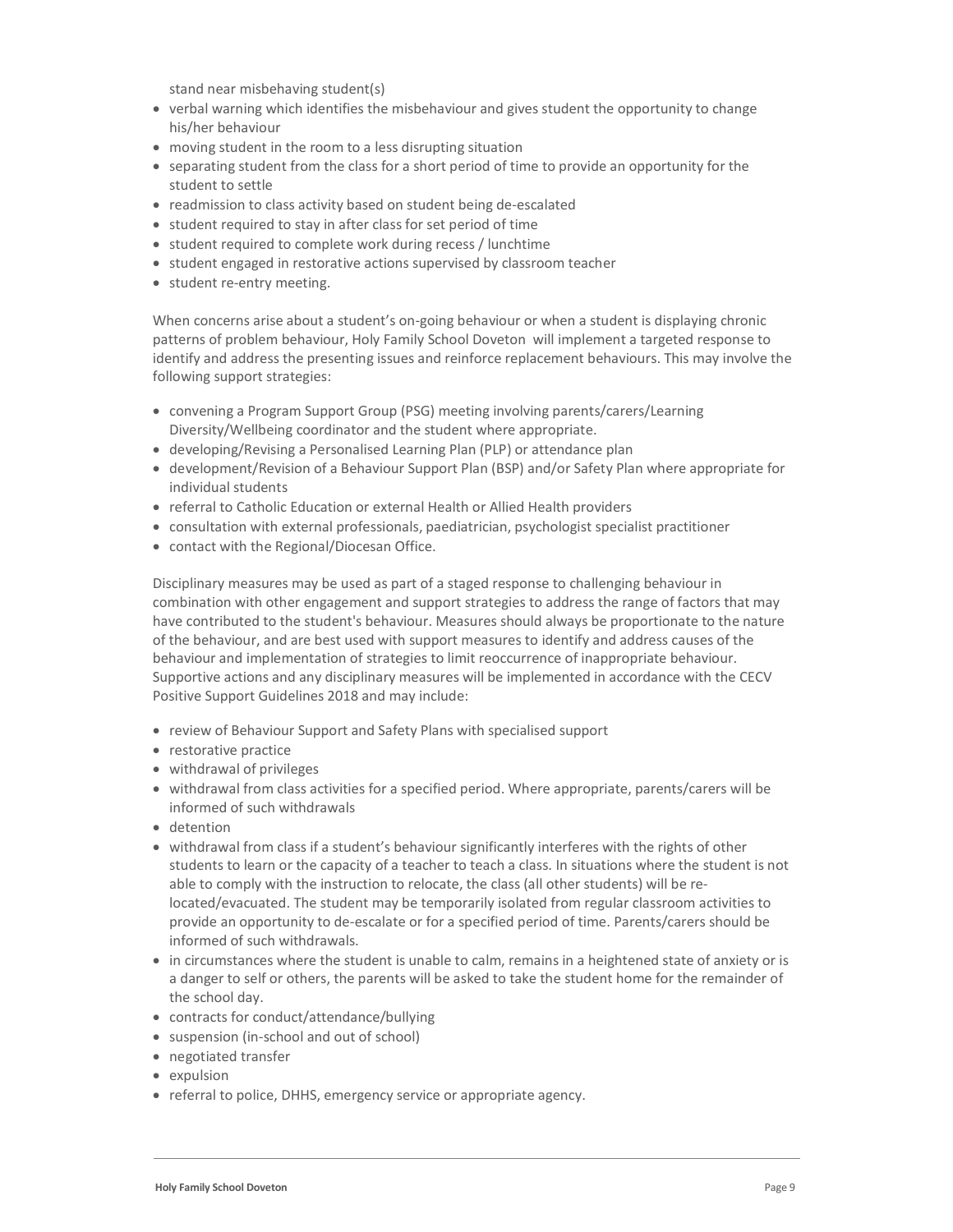A student may be excluded from school in situations where all other measures have been implemented without success, or where an immediate suspension is the only appropriate course of action in response to the student's behaviour which may put the health, safety and well-being of other students, staff or themselves at significant risk or where actions require reporting to police or appropriate agencies.

If other strategies are unsuccessful in modifying student behaviour, the School will follow the Melbourne Archdiocese Pastoral Care Policies regarding suspension, negotiated transfer and expulsion.

#### Corporal punishment

The use of corporal punishment is expressly prohibited at Holy Family School Doveton and under the Education and Training Reform Act 2006 (Vic).

### Consultation

As every child's educational needs can change over time, it will often be necessary for the school to review any additional assistance that is being provided to the child, in consultation with parents/guardians and the child's treating medical/allied health professionals, in order to assess:

- whether the additional assistance remains necessary and/or appropriate to the child's needs
- whether the additional assistance is having the anticipated positive effect on the child's individual physical, functional, emotional or educational goals
- whether additional specialised assistance is required
- whether it remains within the school's ability to continue to provide the additional assistance, given any limitations that may exist.

#### Restraint and Seclusion

Holy Family School Doveton will undertake actions to prevent the need for the use of restraint or seclusion in accord with the CECV Positive Behaviour Guidelines 2018.

In alignment with the CECV Positive Behaviour Guidelines 2018

Physical restraint is defined as the use of force to prevent, restrict or subdue the movement of a student's body or part of their body where the student is not free to move away. Restraint does not include 'protective physical interventions', which involve physical contact to block, deflect or redirect a student's actions, or disengage from a student's grip.

Seclusion is the solitary confinement of a person in a room or area from which their exit is prevented by a barrier or another person. Seclusion includes situations where a person is left alone in a room or area and reasonably believes they cannot leave that room or area even if they may physically be able to (e.g. the door is not locked). In extreme circumstances, e.g. in response to behaviours that cause harm to self or others, teachers will respond by exiting the other students from the learning space to ensure their safety. Where the student continues to display threatening and dangerous behaviour (e.g. wielding a bat), staff will seek to limit harm to others by isolating the student for the minimum amount of time required for the student to calm. Seclusion does not include the use of a safe place, time out or chill out rooms, being conditions that are set up to support the student and often included in Behaviour Support Plans.

If a student is placed in a separate room as a means of seclusion, staff will maintain appropriate supervision of the student.

Whilst Holy Family School Doveton acknowledges that that prevention is the best strategy, there are limited circumstances in which restraint or seclusion may be deemed appropriate. In making a decision to implement any form of restraint or seclusion, Holy Family School Doveton staff are aware that their actions may directly increase the risk of injury and trauma, both for the student and for the staff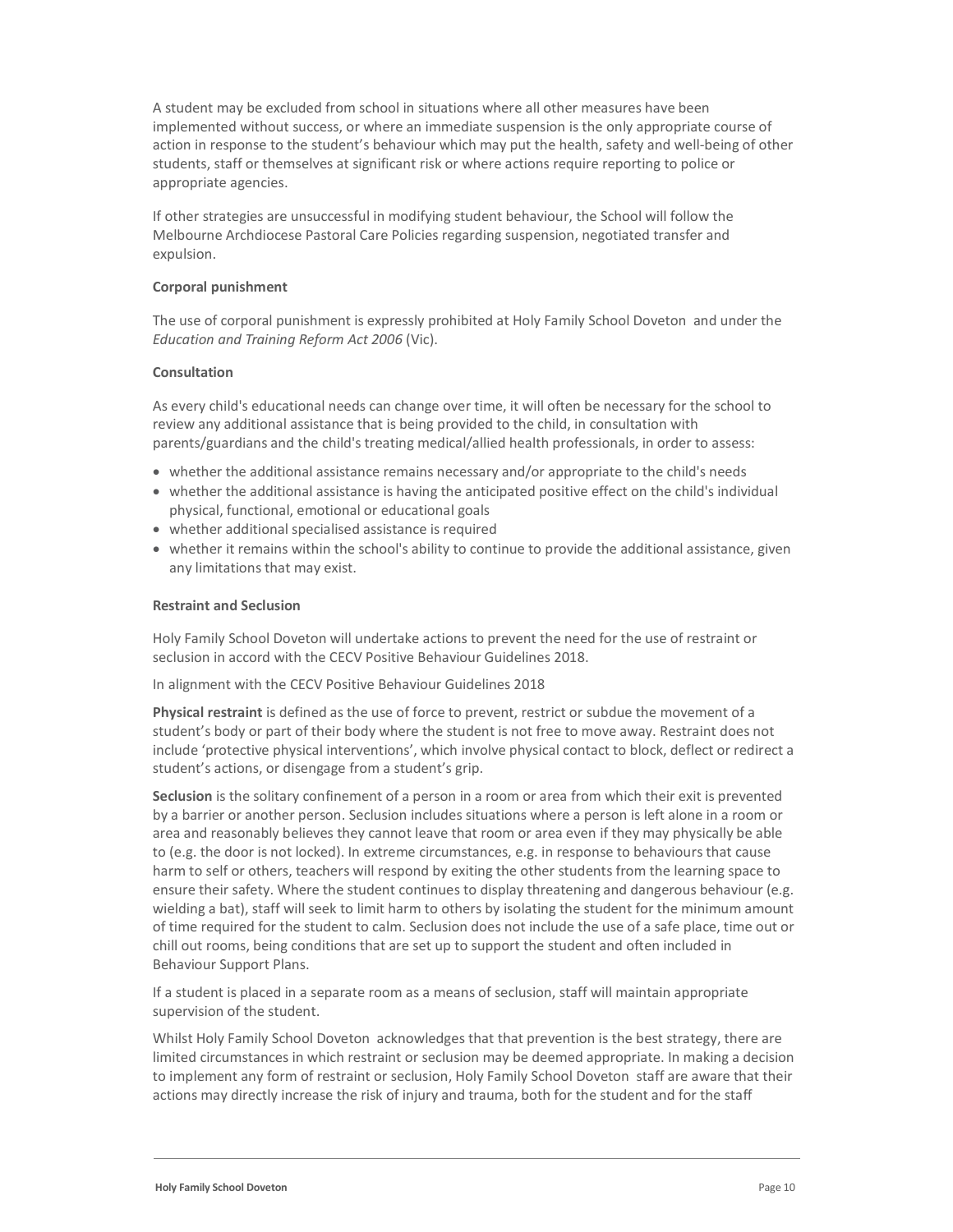member themselves. Such decisions are usually required to be made in times of high stress. Actions that may be considered reasonable will be made by staff present and will depend on the individual circumstances of each case as a matter of professional judgment.

The use of restraint or seclusion does not form part of any of Holy Family School Doveton's Behaviour Support Plans or Student Safety Plan. Restraint and seclusion will only be used in limited emergency situations, as outlined below.

- 1. The student's behaviour poses an imminent threat of physical harm or danger.
- 2. The action is reasonable in all the circumstances.
- 3. There is no less restrictive means of responding in the circumstances.

In the event that restraint or seclusion is used, the least restrictive form of restraint/seclusion will be used for the minimum time possible. The restraint/seclusion will cease as soon as the immediate danger for the student or others is averted.

The clear priority when managing such an incident will be the safety of all concerned. Holy Family School Doveton staff involved in an incident of restraint or seclusion will immediately notify the principal and provide for the immediate care and safety or those concerned. The student's parents will be contacted. A post incident evaluation and report will be completed in accord with the templates and processes outlined in the CECV Positive Behaviour Guidelines 2018.

## Assessing and Mitigating Risk

To assist the school to discharge its safety responsibilities, Holy Family School Doveton will adhere to an Occupational Health & Safety Program through which potential safety hazards are identified and analysed in terms of the likelihood of an event occurring, and the potential consequences if the event was to occur. A similar risk based approach is taken with respect to Student Duty of Care, with the definitions of likelihood and consequences. Holy Family School Doveton will refer to CECV publications and may engage the services of the Catholic Education Office for the purpose of assessing student safety risks and determining how best to support the needs of the students, staff and broader community.

It is important that all staff consistently enforce school rules and safety policies, and actively engage in ensuring the physical and emotional wellbeing of students.

References:

- CECV Positive Behaviour Guidelines 2018 Templates
- **Behaviour Support Template**
- Student Safety Plan Template (A&B)
- Record of Restraint and Seclusion
- Post Incident Checklist for Principals
- Risk Assessment Tool
- Diocesan policy and regulations
- CECV Safe and Sound Practice Guidelines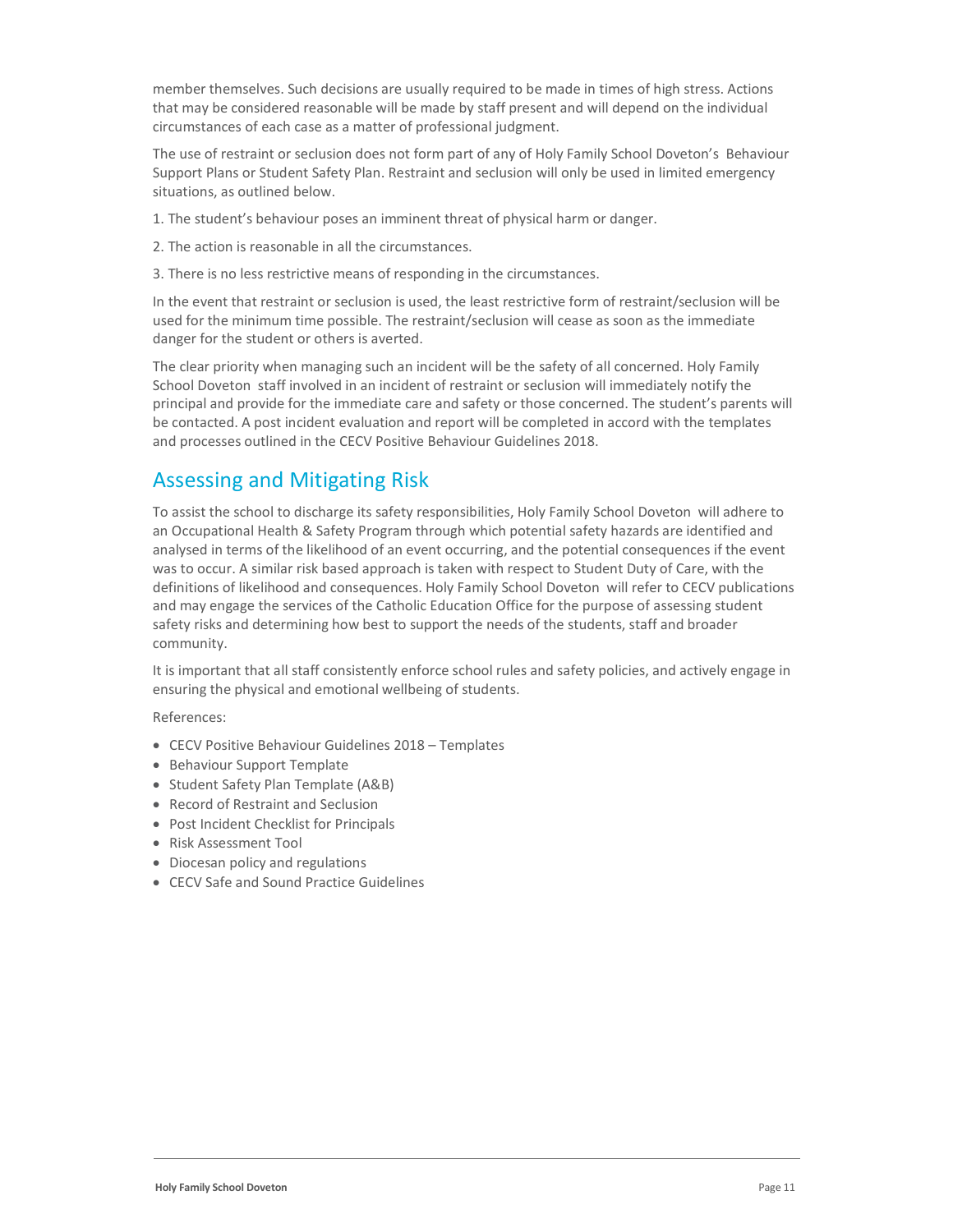## Appendix 1 – General Information relating to disciplinary measures

- Withdrawing privileges Holy Family School Doveton can withdraw student privileges as a consequence of breaching classroom or school behavioural standards. Holy Family School Doveton notes that the specific privileges withdrawn may vary between students based on the individual student's support plan, however they may include things such as representing the school at interschool sports or attendance at a school event. This must be time-limited and the risk to the student's engagement should be taken into account. The student must be told why privileges are withdrawn, and how they should behave for privileges to be reinstated.
- Withdrawal from class If a student's behaviour significantly interferes with the rights of other students to learn or the capacity of a teacher to teach a class or where there is possibility of harm to others, that student may be temporarily removed from regular classroom activities. In more serious cases the student may be required to leave the classroom for a specified period of time. Schools have a duty of care to ensure that students are supervised at all times, including when they are removed from a class. Where appropriate, parents and carers will be informed of such withdrawals.

Withdrawal from class does not constitute formal school exclusion such as suspension (including inschool suspension) or expulsion.

 Detention – Detention is an appropriate response for a wide range of less serious classroom and school behaviour breaches. Detention can effectively reinforce to students the importance of maintaining appropriate behaviour standards.

During detention teachers may instruct a student to finish school work which has not been completed in regular classroom time as a result of the behaviour, new work or other duties. No more than half the time allocated for any recess may be used for this. Where students are required to undertake detention after school hours, the time should not exceed forty-five minutes.

Where the decision is made that an after-school detention is appropriate, the principal should ensure that parents or carers are informed at least one day before the detention. Where family circumstances are such that an after-school detention would create undue hardship, Holy Family School Doveton may choose to negotiate alternative disciplinary measures with the parent or carer. Examples include where students regularly supervise younger siblings in the absence of parents or carers. Schools are permitted to detain students but are encouraged to take into account family circumstances and negotiate with parents and carers as appropriate.

 Suspension, Negotiated Transfer or Expulsion. In some instances it may be appropriate to suspend or expel a student who consistently compromises the safety and order of the school in order to protect the learning environment for remaining students and continue with effective teaching.

Suspension and expulsion are serious disciplinary measures and are for when other measures have not produced a satisfactory response, or where there is a threat to another person and immediate action is required.

• Suspension occurs when a student's attendance at school has been temporarily withdrawn on the authority of the principal, for a set period of time.

Suspension allows the parties involved to reflect on and enter into dialogue about the behaviour and circumstances that have led to the suspension, and to plan and/or review learning and behaviour supports to assist a student to engage positively with school and learning.

 Negotiated transfer means a documented and mutually agreed move to another school is arranged. Negotiated transfer occurs when all other pastoral and discipline measures, including suspension, have failed to resolve an issue of serious inappropriate student behaviour. A negotiated transfer ends the enrolment agreement with the first school and requires an enrolment in another school.